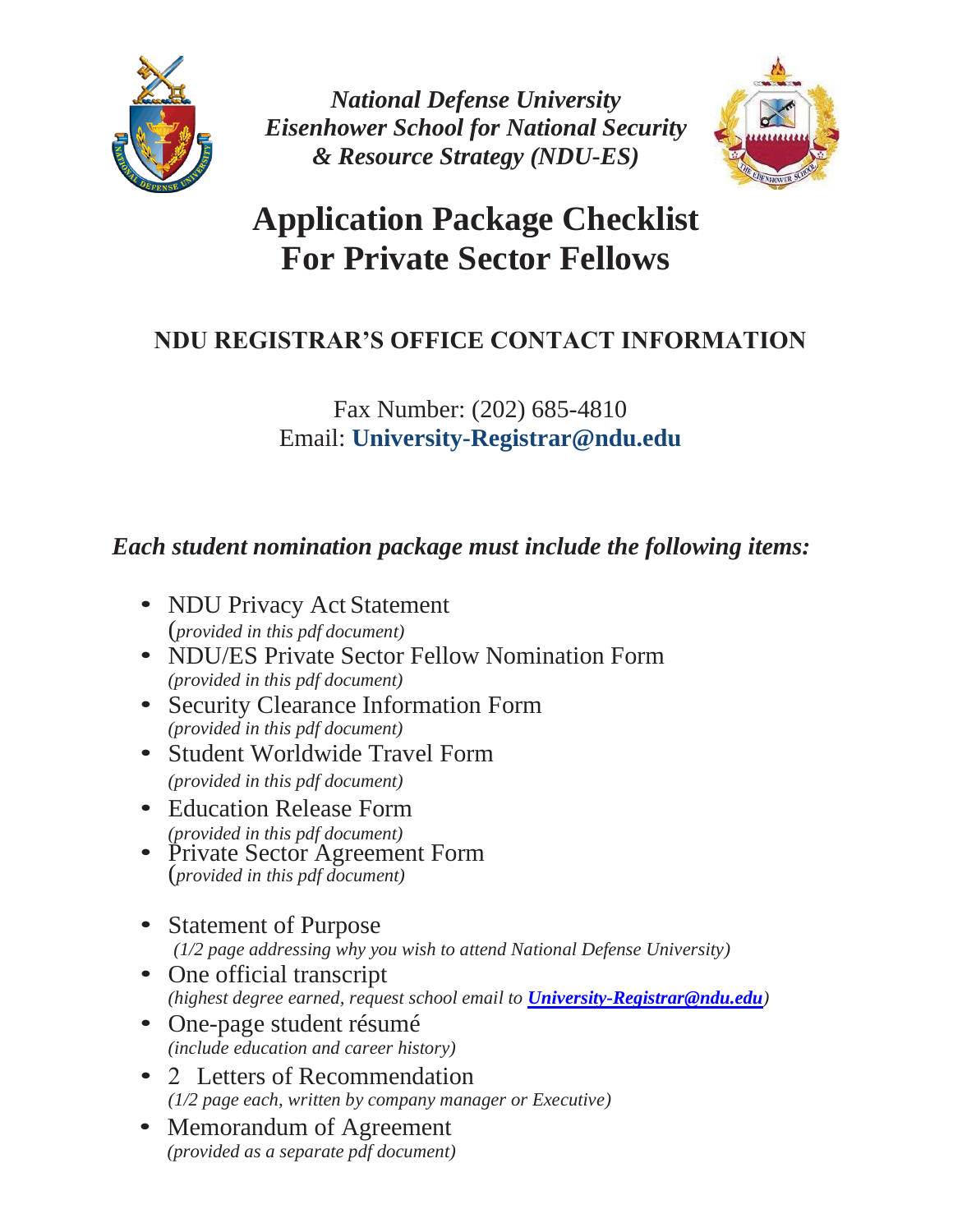

*National Defense University Eisenhower School for National Security & Resource Strategy (NDU-ES)* 



#### **Privacy Act Statement**

- x **AUTHORITY**: 10 U.S.C. 2165 (National Defense University: Component Institutions), 10 U.S.C. 2163 (Degree Granting Authority for National Defense University). E.O. 9397, as amended (SSN).
- **PURPOSE:** To confirm attendance eligibility, monitor student progress, produce records of grades and achievements, prepare assignment rosters, and to render management and statistical summaries and reports at the National Defense University for active military, Reserve, National Guard, DoD and other Federal and state civilian, international military and civilian fellow, contractor, and private industry students attached to the National Defense University.
- **DISCLOSURE:** Disclosure of requested information is voluntary. However, failure to provide the requested information may result in the denial of entrance and/or access to the NDU. Failure to furnish the requested information may delay or prevent action on your application.

Fellow:

(Name) (Title)

(Signature) (Date)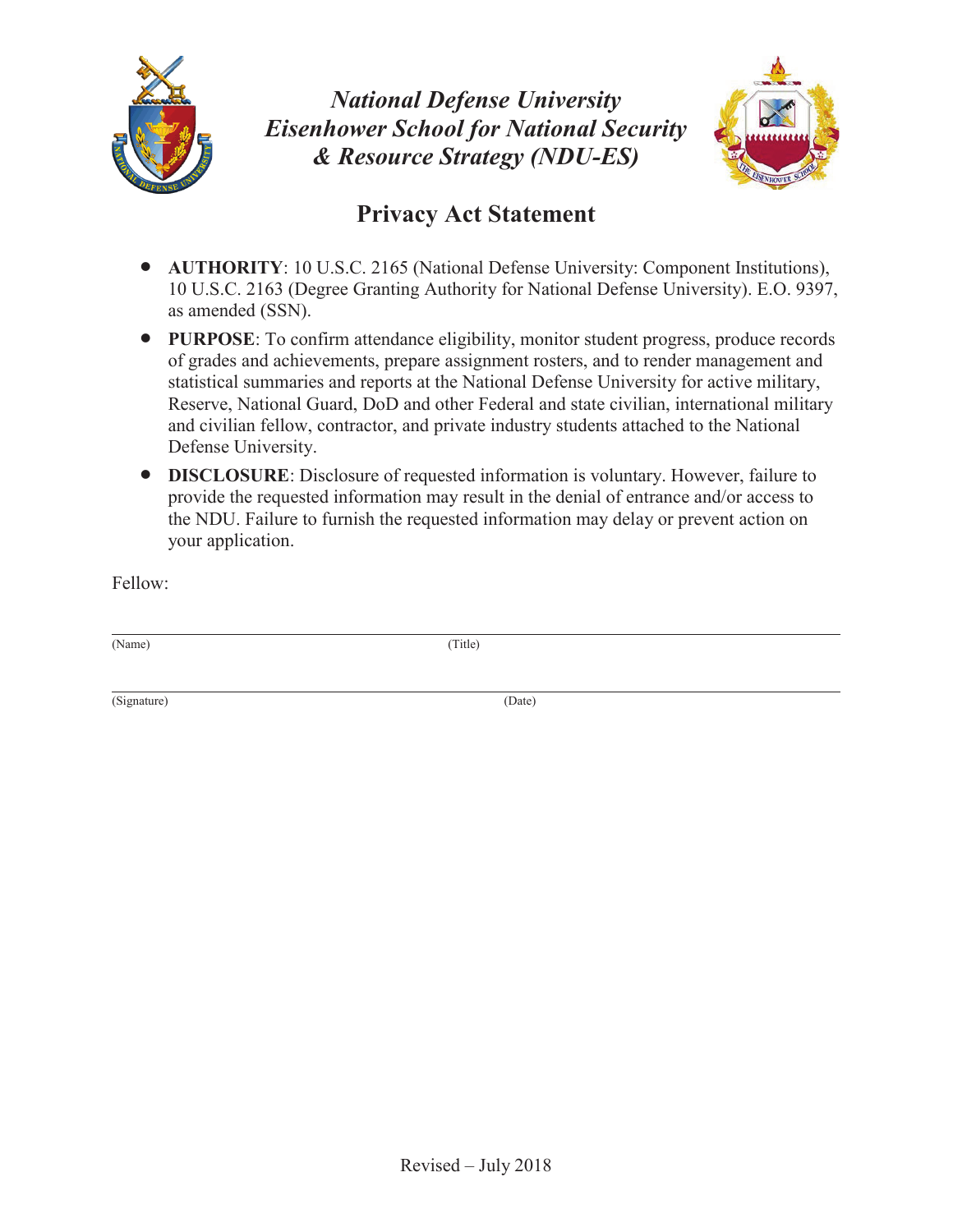

#### *National Defense University Eisenhower School for National Security & Resource Strategy (NDU-ES)*



#### **Private Sector Fellow Nomination Form**

**DEADLINES: April 15th Fall Semester, September 15th Spring Semester**)

- **Instructions**: - Form with **all** applicable fields completed **must** accompany every nomination package.
	- Complete this form with **all** applicable information and send completed package to the University Registrar's Office via email (PDF File), fax or mail using the contact information below.
	- Please do not include additional documentation in package. Incomplete or partial submissions will not be processed.

| Name:                                                                                                                                                                                                                                                                                                                                                                                                                                            |                                                                                                                 |                      |       |                        |  |
|--------------------------------------------------------------------------------------------------------------------------------------------------------------------------------------------------------------------------------------------------------------------------------------------------------------------------------------------------------------------------------------------------------------------------------------------------|-----------------------------------------------------------------------------------------------------------------|----------------------|-------|------------------------|--|
| (Last Name)<br>(Title)                                                                                                                                                                                                                                                                                                                                                                                                                           |                                                                                                                 | (First Name)         |       | (Middle Name or "NMN") |  |
| <b>Job Title:</b>                                                                                                                                                                                                                                                                                                                                                                                                                                |                                                                                                                 | Company:             |       |                        |  |
| National Security Strategy Certificate,<br>National Resource Strategy Certificate,<br>Program:<br>Fall Semester (5 months)<br>Spring Semester (5 months)<br>(Check One)<br>Master of Science, National Resource Strategy, Fall and Spring Semesters (10 months)                                                                                                                                                                                  |                                                                                                                 |                      |       |                        |  |
|                                                                                                                                                                                                                                                                                                                                                                                                                                                  |                                                                                                                 |                      |       |                        |  |
| <b>Company Mailing Address:</b>                                                                                                                                                                                                                                                                                                                                                                                                                  |                                                                                                                 |                      |       |                        |  |
|                                                                                                                                                                                                                                                                                                                                                                                                                                                  |                                                                                                                 |                      |       |                        |  |
|                                                                                                                                                                                                                                                                                                                                                                                                                                                  |                                                                                                                 |                      |       |                        |  |
|                                                                                                                                                                                                                                                                                                                                                                                                                                                  | City                                                                                                            |                      | State | ZIP Code               |  |
| <b>Work Phone Number:</b>                                                                                                                                                                                                                                                                                                                                                                                                                        | <b>Home Phone Number:</b>                                                                                       |                      |       |                        |  |
| <b>Primary E-mail:</b>                                                                                                                                                                                                                                                                                                                                                                                                                           |                                                                                                                 |                      |       |                        |  |
| (Primary email address is the one you will have access to until you arrive NDU.)                                                                                                                                                                                                                                                                                                                                                                 |                                                                                                                 |                      |       |                        |  |
| <b>Highest Degree Earned (Check one):</b>                                                                                                                                                                                                                                                                                                                                                                                                        |                                                                                                                 |                      |       |                        |  |
| <b>Bachelor Degree</b>                                                                                                                                                                                                                                                                                                                                                                                                                           |                                                                                                                 | <b>Master Degree</b> |       | <b>Doctorate</b>       |  |
| Please include official transcript from the institution where your highest degree was earned (electronic copy for application - raised seal<br>version on arrival).<br>(Note: A Bachelor's degree from an accredited college or university is the minimum educational credential required to attend NDU-ES.)                                                                                                                                     |                                                                                                                 |                      |       |                        |  |
| I certify that I have read this application and instructions, and that, to the best of my knowledge, the information proivided is correct<br>and complete. I understand that if it is found to be otherwise, my application is invalid, or in the event that I am enrolled, I will be<br>subject to dismissal from the National Defense University. I have also reviewed the program selected and agree to complete this program<br>if selected. |                                                                                                                 |                      |       |                        |  |
| (Nominee Signature)                                                                                                                                                                                                                                                                                                                                                                                                                              |                                                                                                                 |                      |       | (Date)                 |  |
| <b>Nominated by:</b> (To be completed by Company Representative):                                                                                                                                                                                                                                                                                                                                                                                |                                                                                                                 |                      |       |                        |  |
|                                                                                                                                                                                                                                                                                                                                                                                                                                                  |                                                                                                                 |                      |       |                        |  |
| (Print name)                                                                                                                                                                                                                                                                                                                                                                                                                                     | (Title)                                                                                                         |                      |       | (Office Phone Number)  |  |
|                                                                                                                                                                                                                                                                                                                                                                                                                                                  |                                                                                                                 |                      |       |                        |  |
| (Signature) (Date)                                                                                                                                                                                                                                                                                                                                                                                                                               |                                                                                                                 |                      |       |                        |  |
| <b>Email:</b> University-Registrar@ndu.edu                                                                                                                                                                                                                                                                                                                                                                                                       | The National Defense University<br>University Registrar's Office<br>300 5th Avenue<br>Washington, DC 20319-5066 |                      |       | FAX: (202) 685-3920    |  |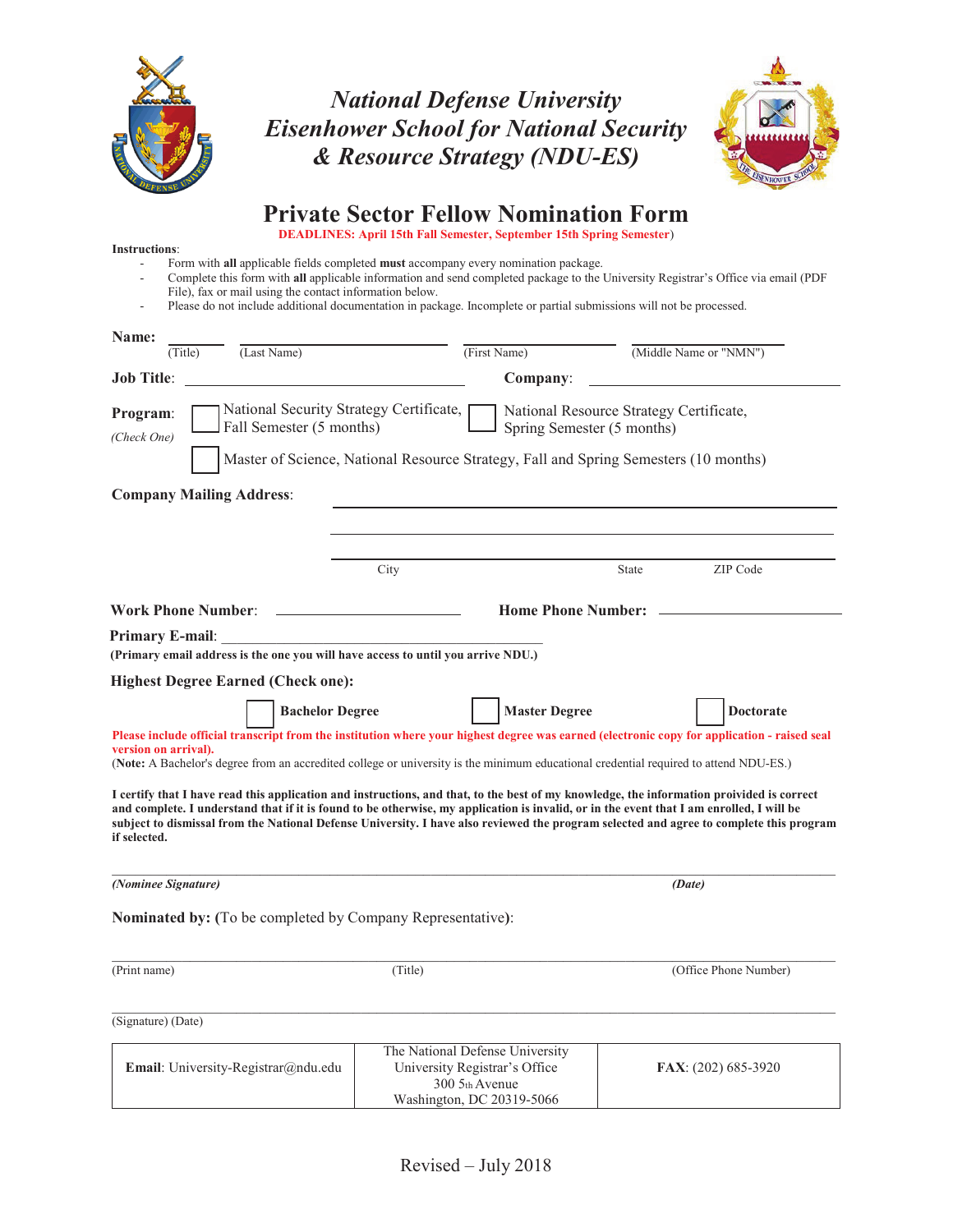

*National Defense University Eisenhower School for National Security & Resource Strategy (NDU-ES)* 



**Private Sector Fellow Security Information** 

*(Please have your security organization provide this information)* 

Prospective Fellow:

(Title) (Last Name) (First Name) (Middle Name or "NMN")

Having a DoD security clearance is not required for admission to the Eisenhower School. Because of the time required to conduct investigations, if the prospective fellow does not already have a clearance, initiating one is not recommended. Fellows without a security clearance can still receive the full Eisenhower experience, although there may be some elective and Industry Study choices that aren't available. Sponsoring companies are responsible for any investigations/clearances for their employees. NDU-ES will not make arrangements for investigations.

| Security Clearance: | <b>Yes</b> | $\overline{N_0}$ |
|---------------------|------------|------------------|
|---------------------|------------|------------------|

If yes, then please provide level, adjudication authority and date granted:

Level: Adjudication Auth.: Date:

National Agency Check - Inquiries (NACI). At a minimum a NACI is required for access to DoD IT networks. If the prospective fellow requires a NACI, additional direction will be provided with the admissions acceptance package.

Company Security Representative:

(Name) (Title)

(Phone)

(Signature) (Date)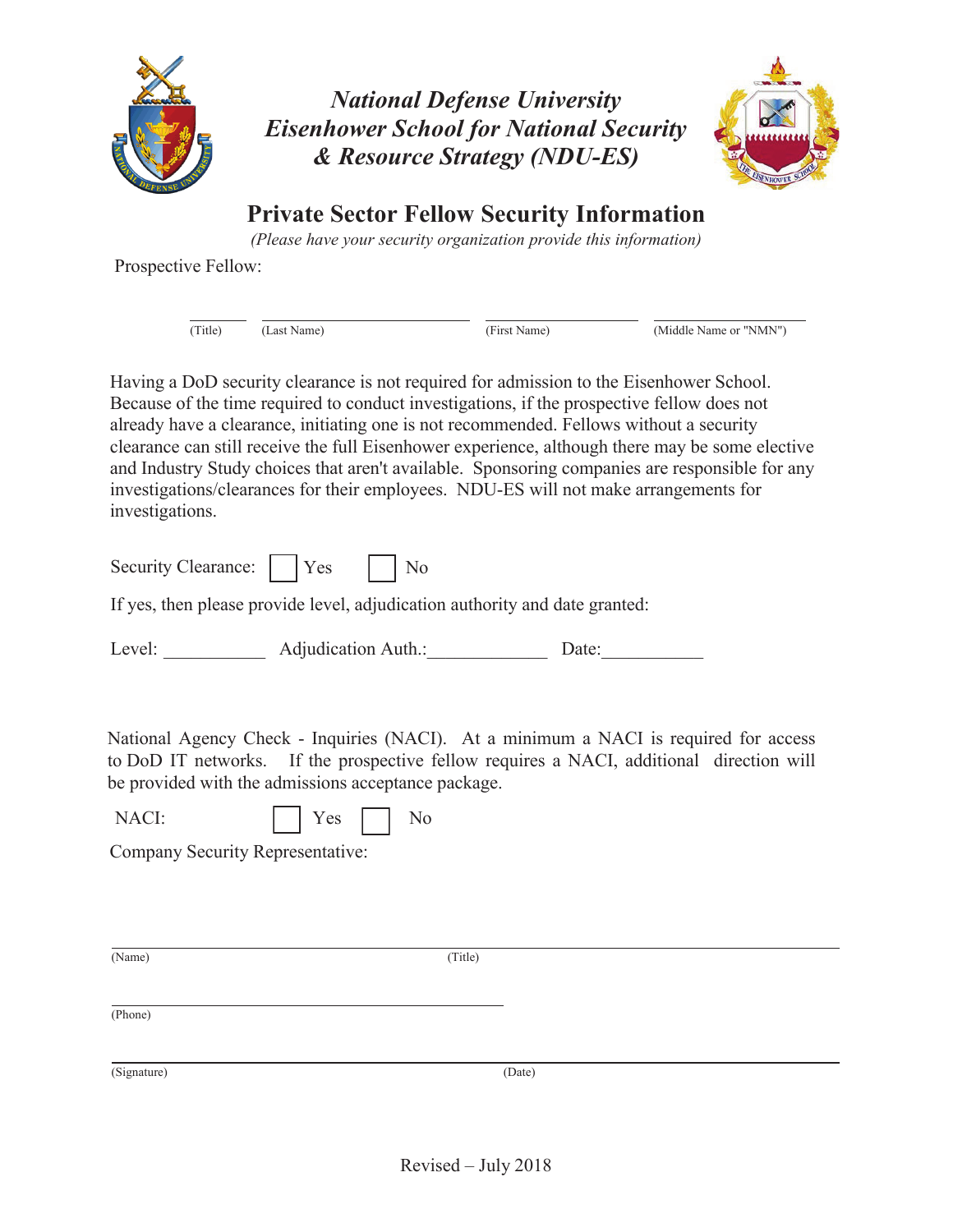

## *National Defense University (NDU)*   **Student Worldwide Travel Form**

(Please complete for each student nominated)

Core curriculum travel is rigorous and includes local, domestic and international travel to industrial complexes such as factories, power plants, rail and shipyards, depots, oil drilling platforms and refineries, etc. Field studies undertaken include battlefield trips. Student candidates must be able to participate in worldwide travel as a condition for admission.

This statement certifies that the student candidate is worldwide travel qualified.

Agency Representative: \_\_\_\_\_\_\_\_\_\_\_\_\_\_\_\_\_\_\_\_\_\_\_\_\_\_\_\_\_\_\_\_\_\_\_\_\_\_\_\_\_\_\_\_\_\_\_\_\_\_\_\_\_\_\_\_\_\_ (Phone number)

Nominee:

(Print name)

 $\mathcal{L}_\text{max} = \mathcal{L}_\text{max} = \mathcal{L}_\text{max} = \mathcal{L}_\text{max} = \mathcal{L}_\text{max} = \mathcal{L}_\text{max} = \mathcal{L}_\text{max} = \mathcal{L}_\text{max} = \mathcal{L}_\text{max} = \mathcal{L}_\text{max} = \mathcal{L}_\text{max} = \mathcal{L}_\text{max} = \mathcal{L}_\text{max} = \mathcal{L}_\text{max} = \mathcal{L}_\text{max} = \mathcal{L}_\text{max} = \mathcal{L}_\text{max} = \mathcal{L}_\text{max} = \mathcal{$ 

(Signature) (Date)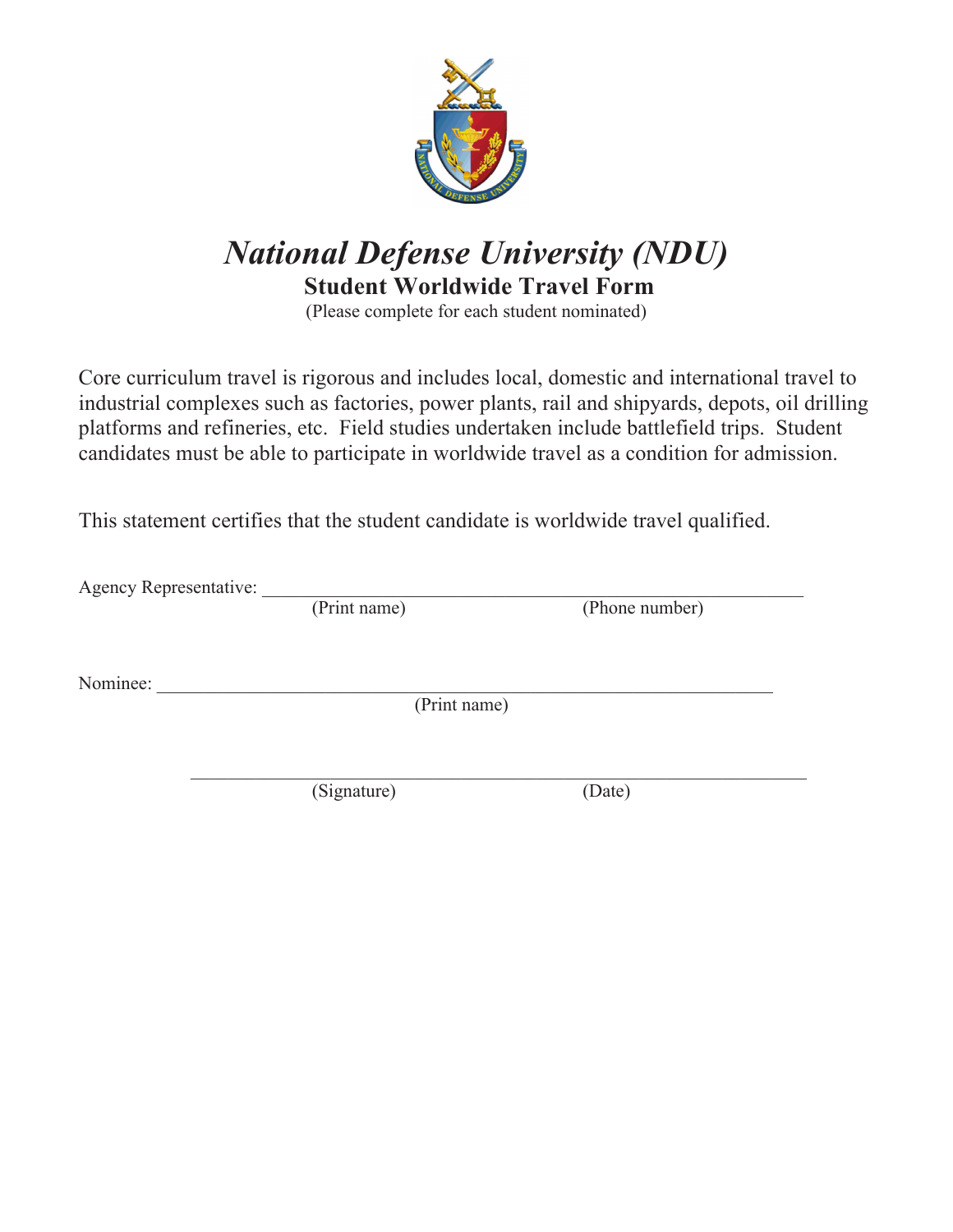

*National Defense University Eisenhower School for National Security & Resource Strategy (NDU-ES)* 



*National Defense University (NDU)* **Educational Records Release Authorization Name:** 

**\_\_\_\_ (Title: Dr., Ms., Mr.) (Last Name) (First Name) (Full Middle Name)**

By signing this statement and enrolling in a course at the National Defense University, I acknowledge and agree that my education records, including copies of my transcripts and student evaluations, may be disclosed to the company named below for inclusion in official personnel records. No further release is authorized without my expressed written consent.

**COMPANY:** 

 $SIGNATURE:$ 

**DATE\_\_\_\_\_\_\_\_\_\_\_\_\_\_\_\_\_**

*This release will remain in effect until I rescind in writing to NDU.*